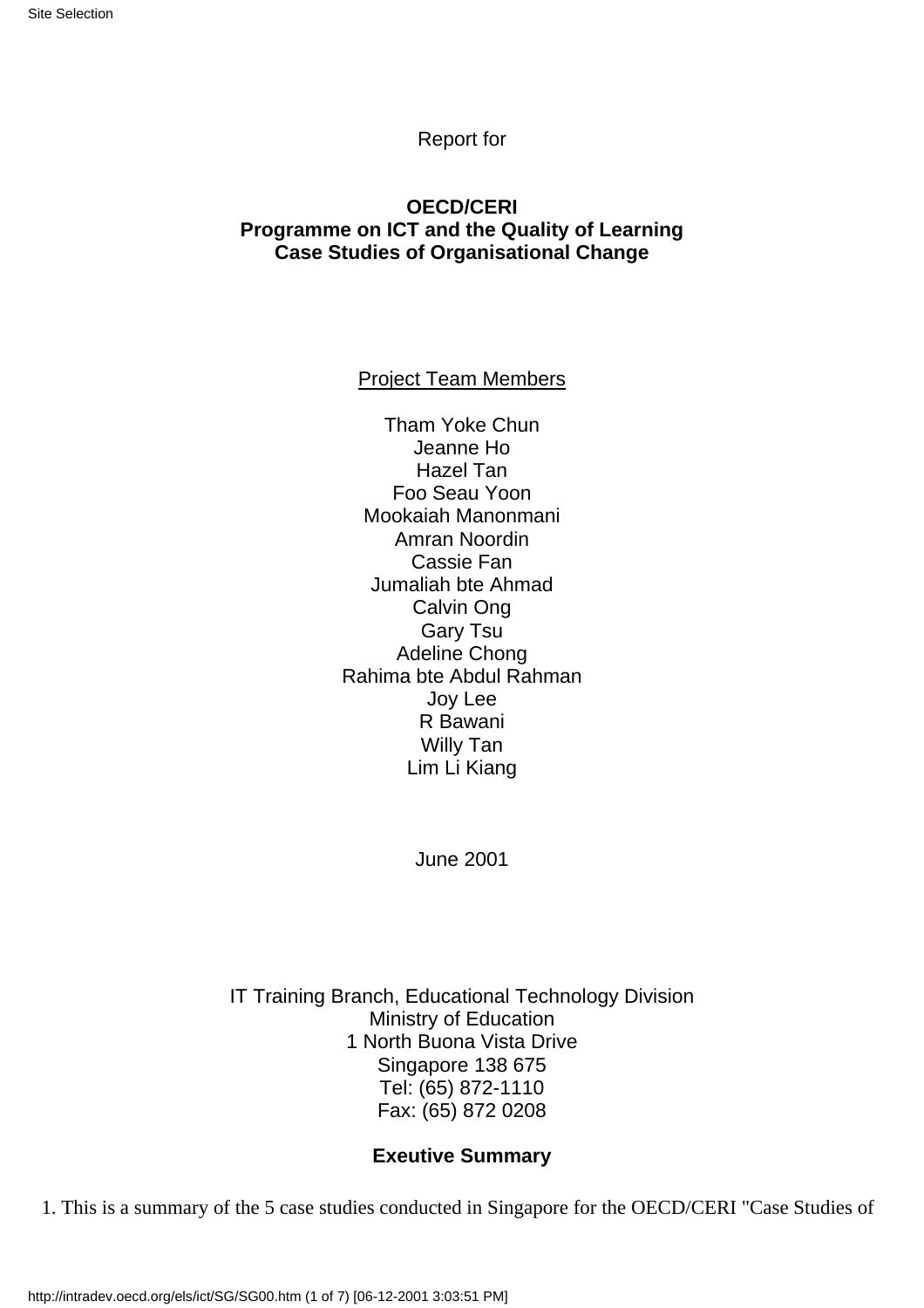# Organisational Change"

# **Site Selection**

2. Seven main criteria were established for selecting the sites:

# Table 1. Selection Criteria

| $\overline{\text{S/N}}$ | <b>Dimension</b>                                 | <b>Criterion</b>                                                                                                                                                                                                           |  |  |  |  |
|-------------------------|--------------------------------------------------|----------------------------------------------------------------------------------------------------------------------------------------------------------------------------------------------------------------------------|--|--|--|--|
| $\mathbf{1}$            | Planning                                         | A programme of reform which involves the use of technology to<br>improve pedagogical practice(s).                                                                                                                          |  |  |  |  |
| $\overline{2}$          | Role of Technology<br>in School Reform           | For the school as a whole, technology has played a substantial role for<br>at least two years.                                                                                                                             |  |  |  |  |
| $\overline{3}$          | Extent                                           | The reform should be school wide in nature or planned to be<br>school-wide in nature.<br>School wide means that at least 50% of the teachers are/will be                                                                   |  |  |  |  |
|                         |                                                  | involved.                                                                                                                                                                                                                  |  |  |  |  |
| 4                       |                                                  | Significant Changes School reform results in <b>positive</b> and significant changes in at least<br>ONE pedagogical practice.                                                                                              |  |  |  |  |
|                         |                                                  | These changes in the pedagogical practice(s) can be manifested in<br>various ways, such as:                                                                                                                                |  |  |  |  |
|                         |                                                  | • of teachers and students                                                                                                                                                                                                 |  |  |  |  |
|                         |                                                  | • practices                                                                                                                                                                                                                |  |  |  |  |
|                         |                                                  | $\bullet$ of the curriculum                                                                                                                                                                                                |  |  |  |  |
|                         |                                                  | • materials"Infrastructure                                                                                                                                                                                                 |  |  |  |  |
| $\overline{5}$          | Role of Technology<br>in Pedagogical<br>Practice | For the pedagogical practice, technology plays a substantial role in the<br>practice in that technology should not merely replace previous practices<br>but add value to the pedagogical practice.                         |  |  |  |  |
| 6                       | Innovative<br>Pedagogical<br>Practices           | The pedagogical practice should be innovative in nature, showing<br>evidence of shift towards active student-centred learning. It should<br>either be original or have significant enhancement over existing<br>practices. |  |  |  |  |
| 17                      | Sustainability and<br>Transferability            | The pedagogical practice is sustainable and transferable.<br>There should at least be evidence or reasons to believe that the practice<br>is able to be sustained and transferred.                                         |  |  |  |  |
| $\overline{8*}$         | Outcomes                                         | Measurable Student Pedagogical practice shows evidence of measurable positive student<br>outcomes. These outcomes could include:                                                                                           |  |  |  |  |
|                         |                                                  | • academic results                                                                                                                                                                                                         |  |  |  |  |
|                         |                                                  | • motivation                                                                                                                                                                                                               |  |  |  |  |
|                         |                                                  | • incidence of student-centred learning                                                                                                                                                                                    |  |  |  |  |
|                         |                                                  | • as spelt out in the Desired Outcomes of Education                                                                                                                                                                        |  |  |  |  |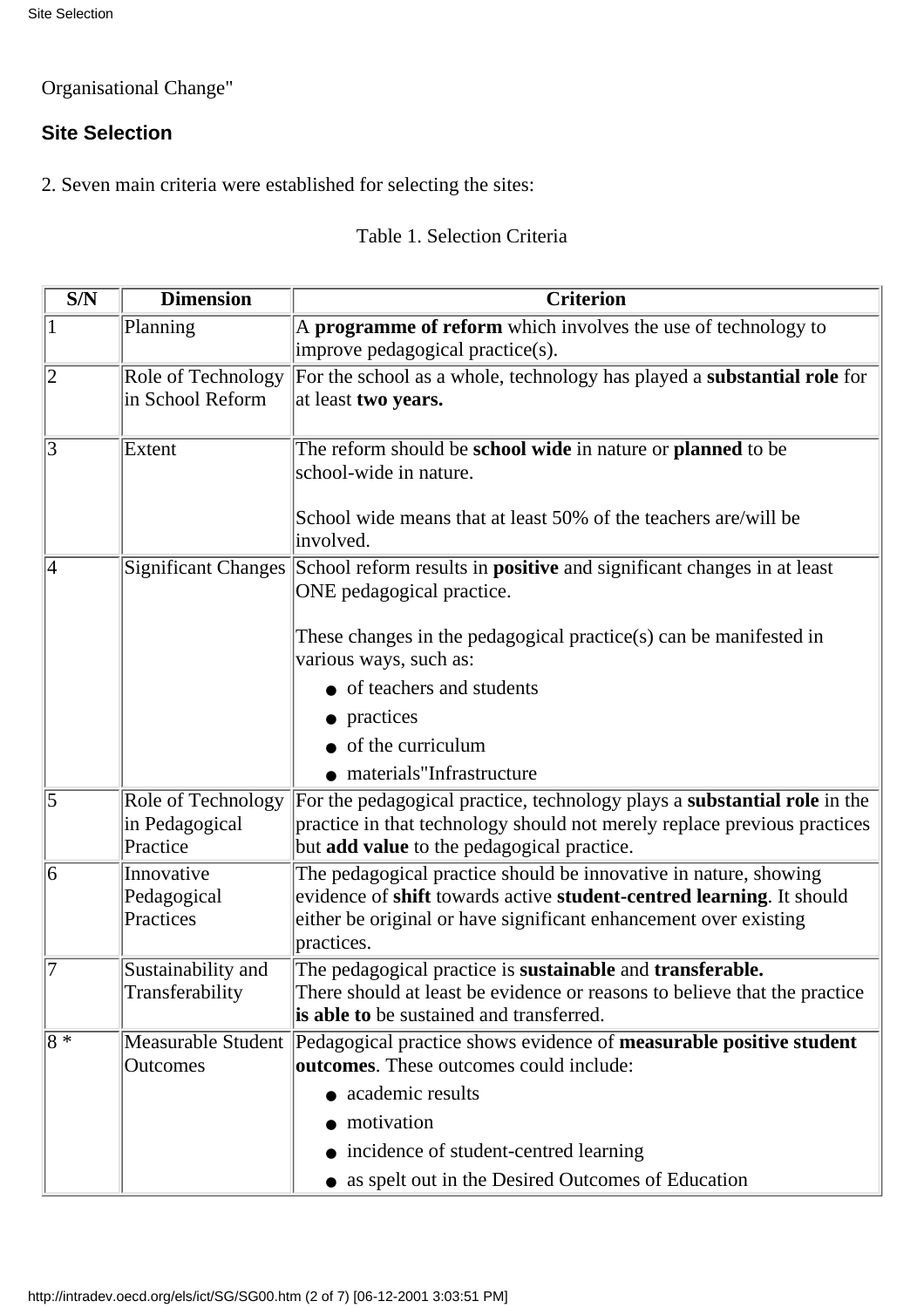\* Criterion 8 is an additional criterion which will strengthen the case of a potential school reform/IPPUT candidate being selected.

3. A letter was sent to all primary schools, secondary schools, junior colleges and Higher Institutes of Learning, inviting schools to apply for participation in the study. In their application, schools were required to describe, in about one to three pages, the school reform and the use of ICT in the school.

4. 3 schools responded to the invitation. 4 schools were nominated by the Educational Technology Division in the Ministry of Education and encouraged to apply to be involved in the study. The schools were ranked according to the extent to which they met the 8 criteria, based on their description of the reform and use of ICT. The final selection decision was made by Singapore's National Expert Panel, which was formed for the purpose of SITES M2.

# **Overview of the Schools & Reforms**

5. The 5 schools are listed in Table 2 with basic school information and a brief description of the reform.

| <b>School</b><br>1 | <b>Ages</b><br>17-19 | <b>Highlights</b><br>Provides technical<br>education;<br>1,500 students<br>Mostly working class<br>families | <b>Description of Reform</b><br>To enhance teaching and learning anytime anywhere<br>using a web-based intranet platform.                                                                                  |
|--------------------|----------------------|-------------------------------------------------------------------------------------------------------------|------------------------------------------------------------------------------------------------------------------------------------------------------------------------------------------------------------|
| $\overline{2}$     | $17 - 22$            | Offers diplomas &<br>advanced diplomas;<br>14,378 students                                                  | To realise the vision of learning anytime, anywhere<br>using a web-based intranet platform. The focus of<br>the study is on computerised tutoring and assessment<br>and a mobile computing programme.      |
| <b>School</b>      | <b>Ages</b>          | <b>Highlights</b>                                                                                           | <b>Description of Reform</b>                                                                                                                                                                               |
| 3                  | $13 - 16$            | $1,415$ pupils;<br>ICT demo school;<br>Mostly middle & higher<br>income families                            | To develop an effective communication channel so<br>as to build a community within and outside the<br>school and at the same time develop a caring and<br>service-oriented culture using ICT. The platform |
|                    |                      |                                                                                                             | used is web-based.                                                                                                                                                                                         |
| 4                  | $13 - 17$            | $1,458$ pupils;<br>ICT demo school                                                                          | To promote administrative excellence through the<br>use of a web-based platform.                                                                                                                           |

Table 2: Selected Schools and their Reforms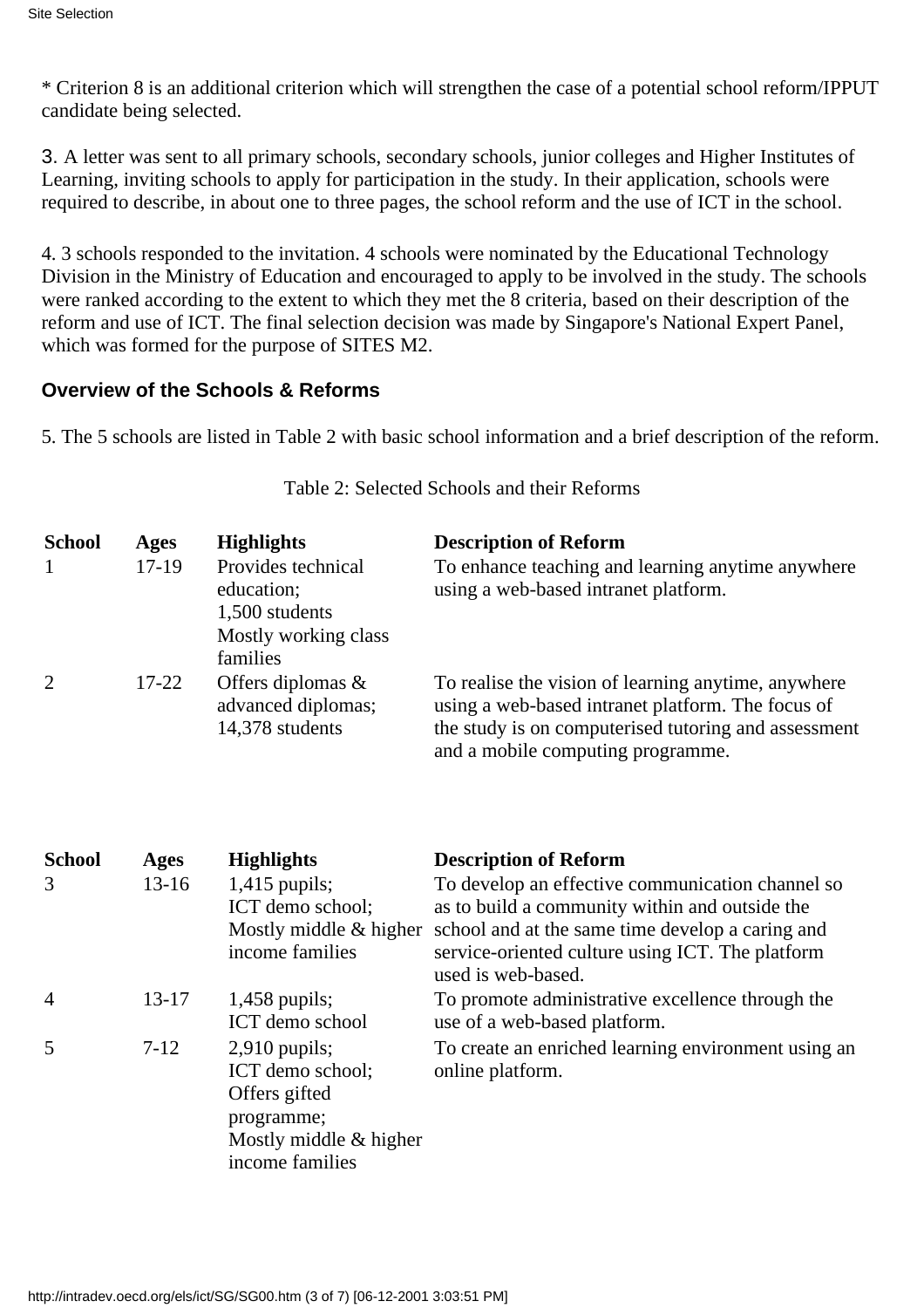# **Conclusions Regarding Hypotheses**

| School         | H <sub>1</sub> -ICT as<br>catalyst? | H <sub>2</sub> -Traditional<br>diffusion? | H3- Staff<br>competence as<br>key? | H4-ICT $&$ H5-ICT $&$<br>digital<br>divide? | higher<br>standards? | Sustaina-bility<br>& transfer? |
|----------------|-------------------------------------|-------------------------------------------|------------------------------------|---------------------------------------------|----------------------|--------------------------------|
|                | Y                                   | A                                         | Y & A                              | N                                           | N                    |                                |
| $\overline{2}$ | A                                   | Y                                         | Y & A                              | N                                           | Y?                   |                                |
| 3              | Y                                   | Y                                         | A                                  | N                                           | N                    |                                |
| $\overline{4}$ | A                                   | A                                         | N                                  | N                                           | N                    |                                |
| 5              | Y                                   | N (provisional                            |                                    | N                                           | N                    | N                              |

Table 3: Summary of Hypotheses

6. Table 3 provides a summary of the hypotheses for the 5 case studies. A "Y" indicates that the hypothesis was confirmed. An "A" indicates that the alternative hypothesis was confirmed. An "N" indicates that no conclusion could be made.

## **Hypothesis 1**

"Technology is a strong catalyst for educational innovation and improvement, especially when the World Wide Web is involved. The rival hypothesis is that where true school-wide improvement is found, technology served only as an additional resource and not as a catalyst, that the forces that drove the improvements also drove the application of technology to specific educational problems."

7. We had difficulty defining the meaning of "catalyst". After much discussion, we decided that it could mean:

a)technology sparked off/ignited the reform

b)technology caused the reform to take place at a faster speed than without the technology (it speeded up/added great value to the reform)

8. Although all five of our case studies involved the use of the World Wide Web, the researchers concluded that technology is a strong catalyst in only three of the cases. In these three cases, technology served as a catalyst in the sense that it was the value add that technology could offer which started the reform. In all three cases, the school staff viewed the reform as synonymous with the technology used. The objectives of the reform were possible or enhanced because of technology.

9. One interesting phenomenon is the different conclusion for school 1 and school 2 although both reforms were implemented as a result of the anticipation that the workforce of the future require technological skills. While the researchers studying school 1 saw technology as the catalyst, the researchers studying school 2 saw the mission of school 2 and their staff members to prepare their students for the future as the catalyst. In both schools, technology played an important role but so did the recognition by the schools that it is important to prepare their students for a future which involves the extensive use of technology. That having a vision is important is the conclusion for the study of school 4.

## **Hypothesis 2**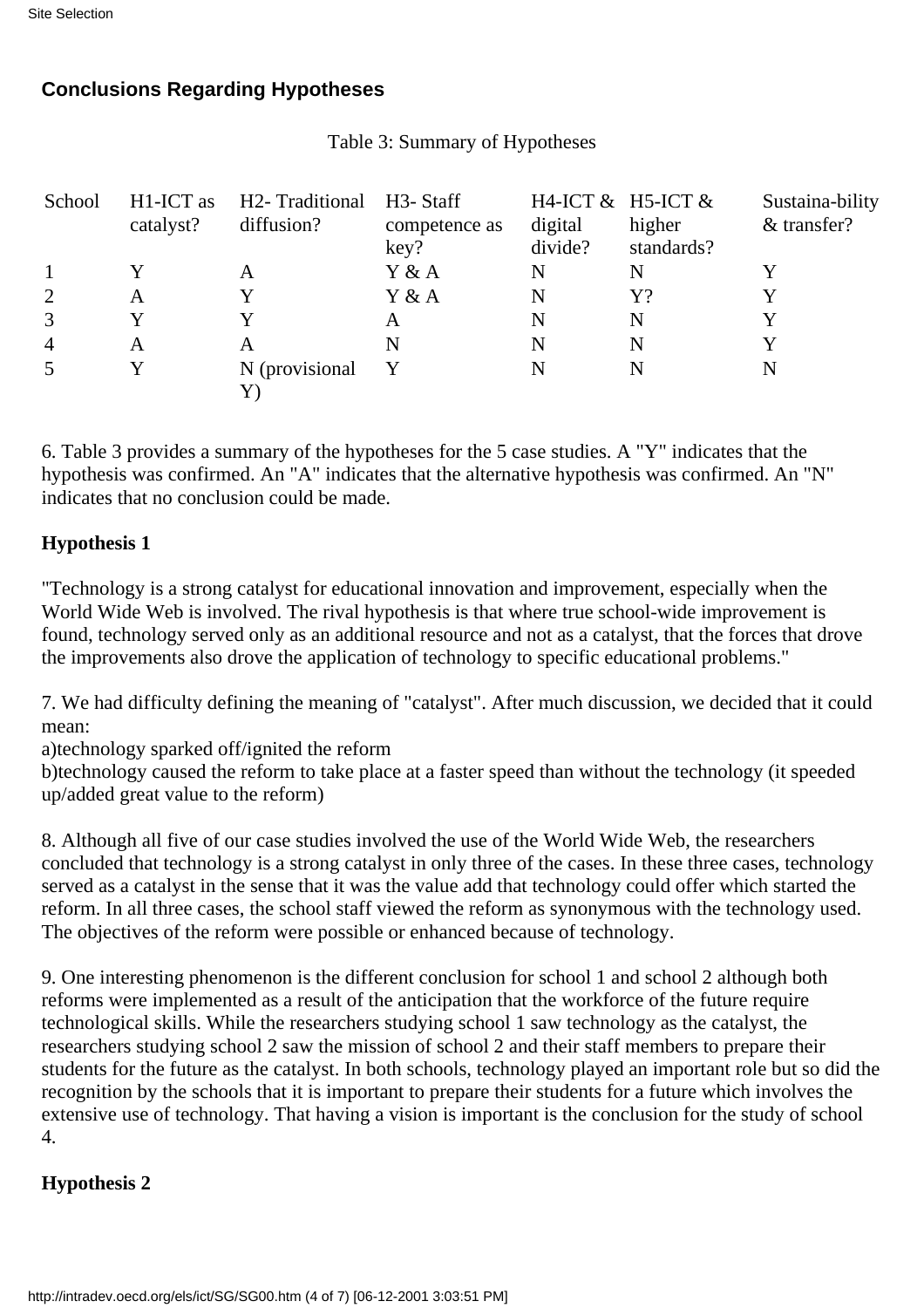"The diffusion of the innovation/improvement (and therefore of ICT) followed the traditional diffusion pattern for innovations, as outlined by Rogers (1995). The rival hypothesis is that technology functions differently from traditional innovations and that therefore different diffusion patterns occur."

10. For the two schools that did not follow the traditional diffusion pattern, the diffusion was top down. One reform involved the use of technology for administrative functions. To ensure the use of technology, alternative ways to perform these administrative tasks were removed so teachers had no choice but to adopt the reform. Although the other reform involved the use of technology in teaching and learning academic modules, the issue of who comes aboard the reform is purely an administrative decision, based on whether the module is considered a core module.

11. It is premature to reach a conclusion for school 5 because the reform cannot be considered diffused. However, there is evidence that school 5 plans to diffuse the reform in a way that reflects the traditional diffusion pattern.

# **Hypothesis 3**

"Successful implementation of ICT depends mostly upon staff competence in the integration of ICT into instruction and learning. This hypothesis assumes that teachers mediate ICT applications when they are successful, and that ICT's academic value relates positively to teacher competence. The rival hypothesis is that the school technological infrastructure and student ICT competence rather than staff competence determine ICT implementation outcomes."

12. This hypothesis yielded many permutations of conclusions. The researchers also experienced difficulty deciding which factors determined the successful implementation of ICT.

13. It is premature to reach a conclusion for school 4 because it is too early to gauge if the implementation of ICT (the creation of web-based resources by teachers for instruction and learning) is successful. However, there is evidence that school 4 believes that staff competence is critical.

14. It is interesting that the conclusion for school 5 is also that staff competence is crucial. Both schools 4 and 5 involve teachers in the creation of web-based resources, which require technical skills and instructional design skills.

15. For the study of school 3, the focus was on the use of ICT for communication purpose rather than on the integration of ICT into instruction and learning. For this school, the technological infrastructure was the key issue; a break down in the infrastructure leads to a breakdown in communication.

16. With regards to school 1, besides staff competence, the researchers concluded that the technological infrastructure was also crucial. Teachers interviewed felt that their teaching is badly affected if the infrastructure is down.

17. Of the 5 schools, it is interesting that it is only in school 2 that student ICT competence is considered critical. School 2's strategy was to focus their beginning effort on students, to push their staff to use ICT by first getting their students to use ICT.

## **Hypothesis 4**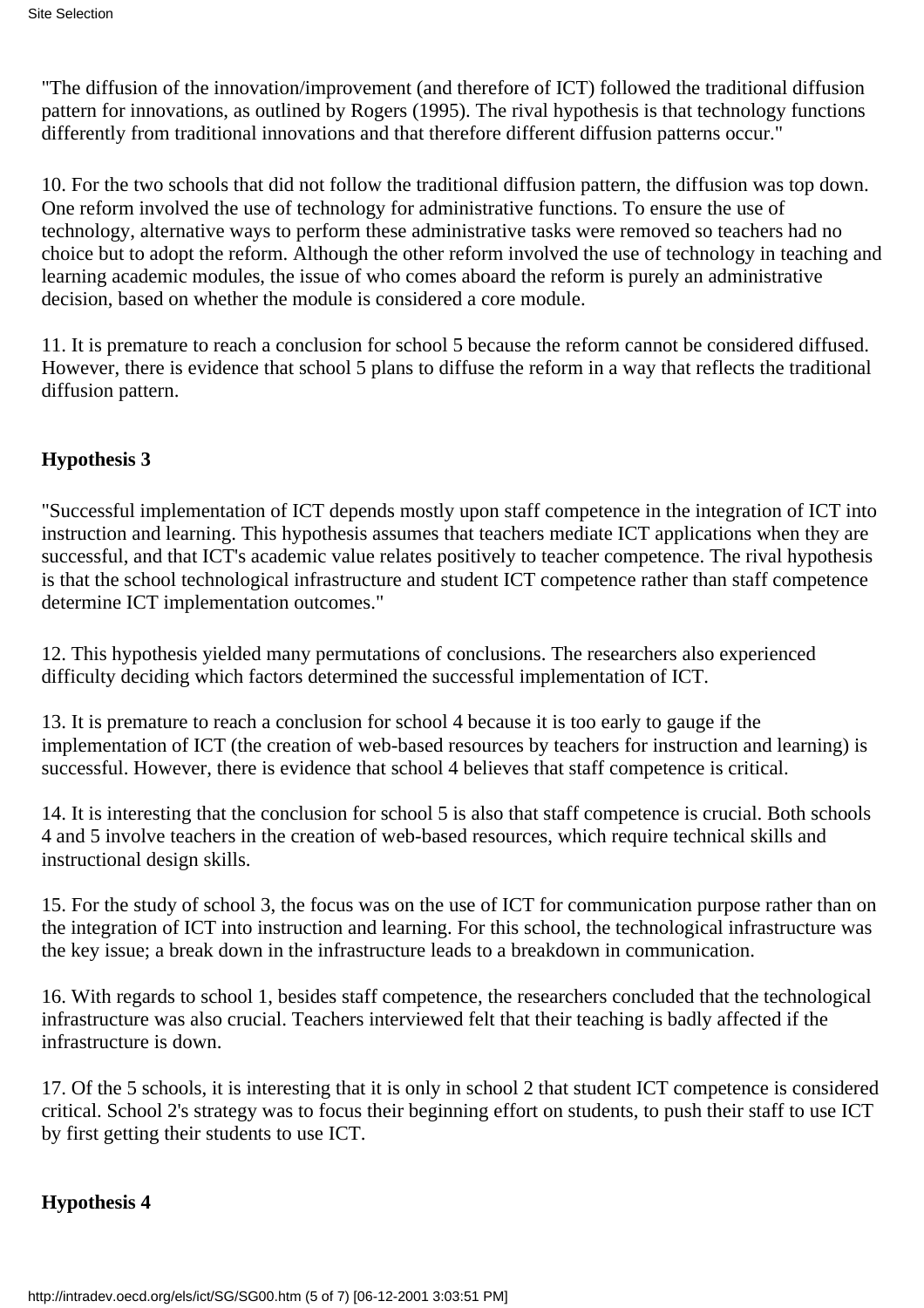"Gaps in academic performance between high and low ability students will not increase when all students have equal access to ICT. The rival hypothesis is that equal access to ICT will lead to high ability students increasing the performance gap with low ability students."

18. Across all 5 cases, it was difficult to make any conclusion for this hypothesis as schools did not have relevant data on this issue.

19. It is interesting that teachers at school 1 and school 4 pointed out that motivation and discipline play an important part in determining academic performance, regardless of the ability of the student.

20. In school 2, the design of the computerised tutoring and assessment programs appeared to benefit the weaker students more in that they could learn at their own pace and take the final examinations only when they had achieved a certain level of mastery.

## **Hypothesis 5**

"The use of ICT will lead to the same or higher academic performance. The alternative hypothesis is that ICT use will lead to a lowering of academic standards."

21. It was difficult to make any conclusion for this hypothesis as most of the schools did not have the relevant data. Instead, the evidence pointed more towards an increase in motivation, team work, creativity, better understanding of concepts et cetera.

22. School 2 was the only school that did a comparison of failure rates amongst students who were involved in the ICT reform and those that were not. However, even in the case of school 2, the conclusion is not firm. It can only be concluded that the use of ICT may be one factor that led to better academic performance.

# **Sustainability and Transferability**

23. As the reform in school 5 is still in the early stage of implementation and initial efforts to diffuse the reform were not successful, it is too early to conclude if the reform will be sustainable or transferable.

24. For the other 4 schools, there is a high possibility that the reforms will be sustained due to several factors:

- 1. plans to expand/improve the existing infrastructure
- 2. plans to extend the scope of the reform
- 3. clear vision with regards to ICT that is articulated to all staff members
- 4. school culture that encourages innovation
- 5. general belief that the use of ICT is unavoidable, is part and parcel of life in the future